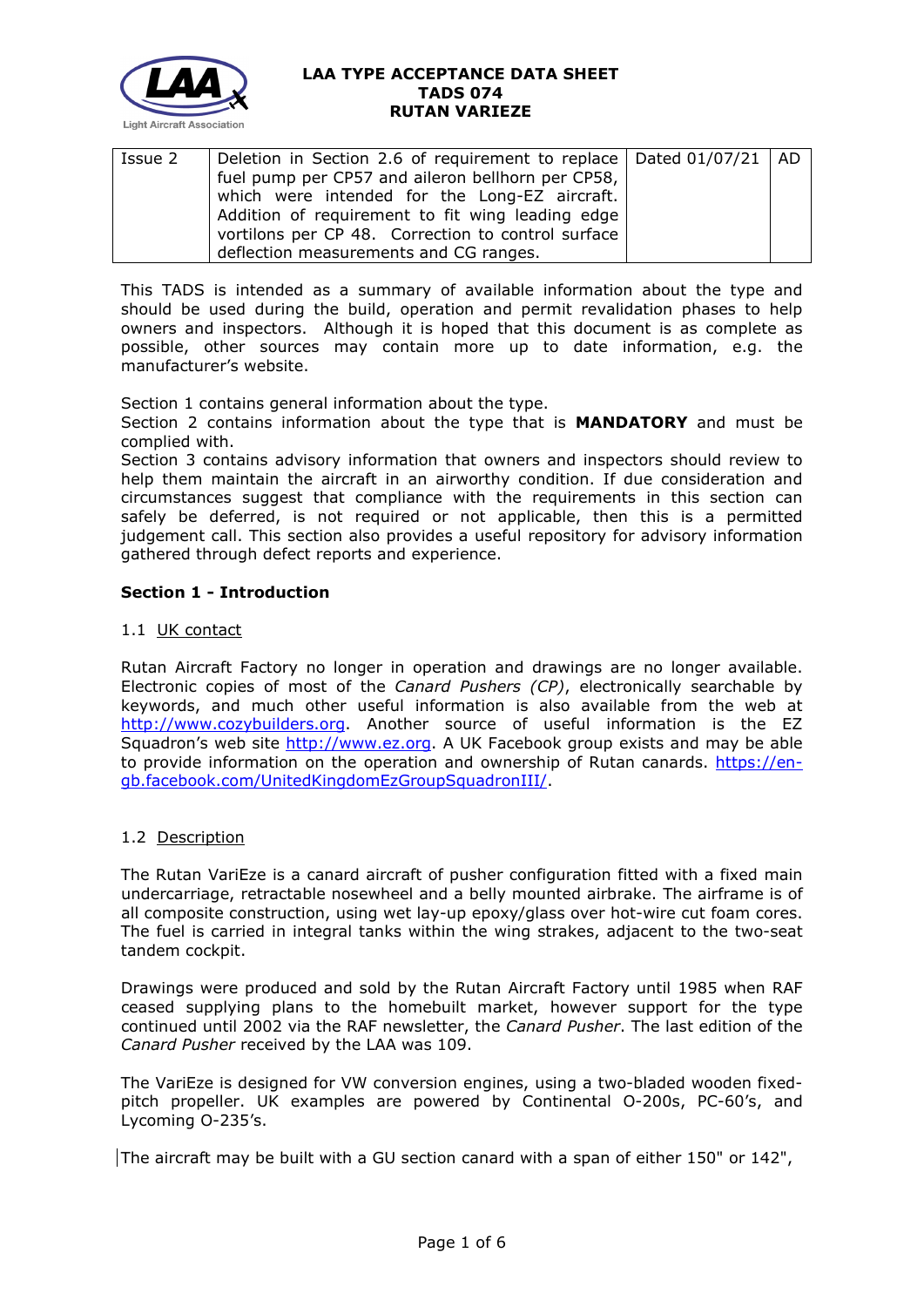

depending on the engine weight and pilot weight, with different CG limits being applicable.

Note that the only propeller(s) approved for an individual aircraft are those listed on the individual aircraft's Operating Limitations document or in the [PTL/1](http://www.lightaircraftassociation.co.uk/engineering/NewMods/PTL.html) (Propeller Type List) for the type.

The Rutan VariEze is categorised as an SEP aeroplane (commonly referred to as a 'Group A') in the UK.

# **Section 2 – Mandatory information for owners, operators and inspectors**

At all times, responsibility for the maintenance and airworthiness of an aircraft rests with the owner. Condition No 3 of a Permit to Fly requires that: *"the aircraft shall be maintained in an airworthy condition".* 

## 2.1 Fast Build Kit 51% Compliance

Not applicable – the Rutan VariEze is built from drawings rather than a kit.

## 2.2 Build Manual

The Rutan VariEze build documentation comes in 5 major sections detailed below. The *Canard Pusher* magazine also details any changes to the plans. For the VariEze *Canard Pusher* 10-109 are required.

## **Section Contents**

- 1 Manufacturing Manual
- 2a Engine installation
- 2b Volkswagen engine installation manual
- 2c Alternate engine installation manual
- 3 Avionics/electrics manual
- 4 Owner's manual
- 5 Composite aircraft finishing manual

## 2.3 Build Inspections

Build inspection schedule 11 (VariEze and Long-EZ aircraft). Inspector approval codes A-A or A-C2. Inspector signing off final inspection also requires 'first flight' endorsement.

# 2.4 Flight Manual

Rutan Aircraft Factory supplied a manual titled 'VariEze Owner's Manual' which includes maintenance instructions and a maintenance schedule.

## 2.5 Mandatory Permit Directives

None applicable specifically to this aircraft type: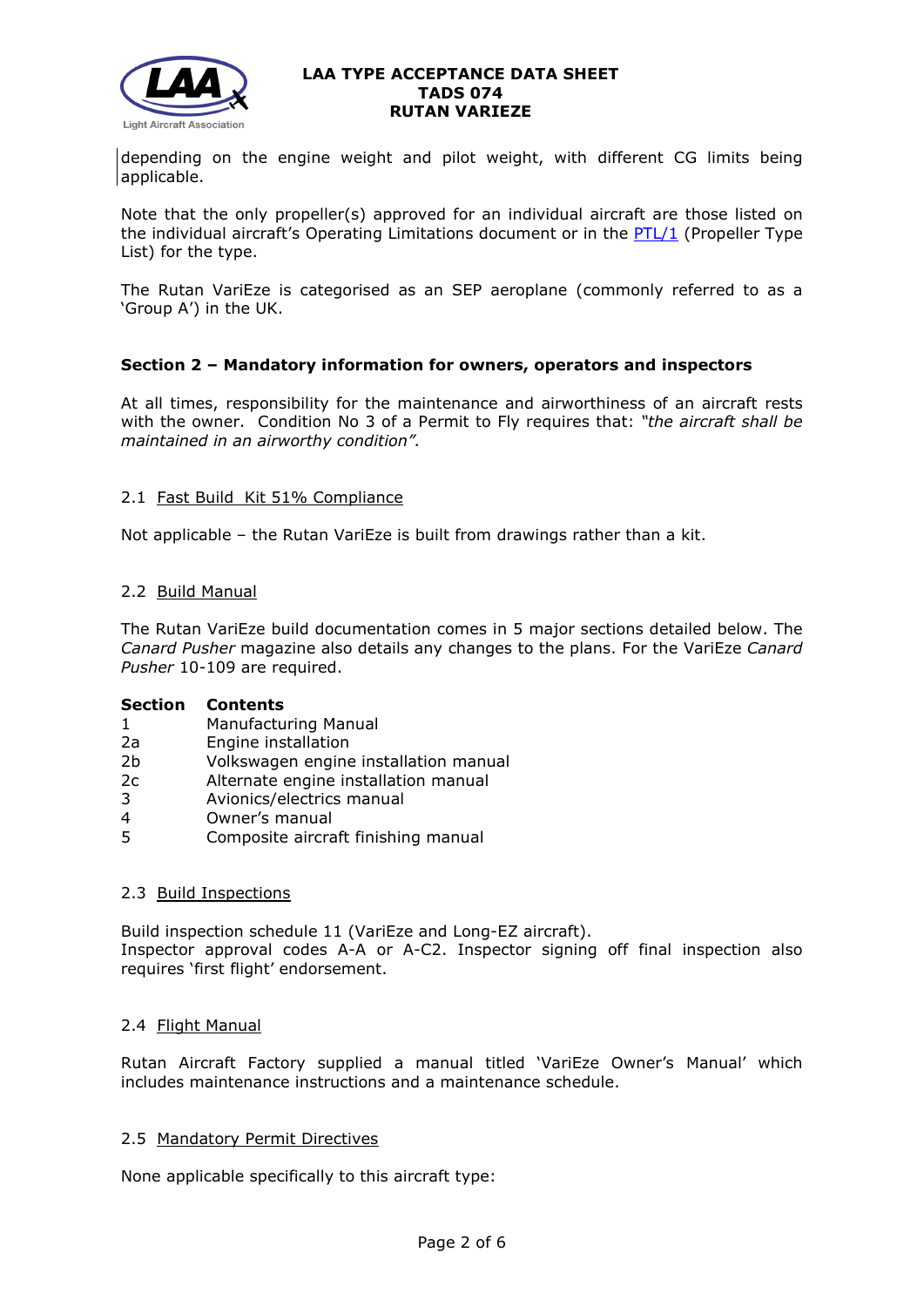

Also check the LAA website for MPDs that are non-type specific [\(TL2.22\)](http://www.lightaircraftassociation.co.uk/engineering/TechnicalLeaflets/Operating%20An%20Aircraft/TL%202.22%20non-type%20specific%20MPDs.pdf).

# 2.6 LAA Required Modifications (including LAA issued AILs, SBs, etc)

PFA-074-001 Corrosion in Wing Joiner plates (CP 53 and 55)

- | 1 Deleted.
- 2 Due to the risk that in the event of an engine fire the aluminium AN fittings in the fuel system in the engine bay could melt and release fuel, feeding the fire, it is mandatory to replace all aluminium AN fuel system fittings between the gascolator and the carburettor with the equivalent AN steel fittings per CP 31. See also fuel system fireproofing – inspection CP49.
- 3 Deleted.
- 4 Due to failures of the -3 size rod ends in service, it is mandatory to replace any -3 size rod ends on the elevator and aileron pushrods with the stronger –4 size rod ends before next flight, per CPs 20, 102 and 103. The -3 size rod ends can be identified by the fact that the thread size is 10-32, compared with ¼-28 on the -4 size. With a lathe, it may be possible with care to drill out the existing 10-32 threads in the pushrod inserts and retap ¼-28 threads – alternatively the inserts can be removed and replaced with new inserts already tapped 1/4-28.
- 5 Due to the possibility of the original aileron pushrods which were of aluminium construction melting in the event of an engine fire in flight, before next flight it is mandatory to replace the aileron pushrods which enter the engine bay with  $\frac{1}{2}$ " OD x 0.028" or 0.035" wall steel tube pushrods with steel CS-50 threaded inserts. If 1/2" x 0.035 tubing is used, the CS-50 steel inserts will need the outside diameter turning down to suit. (CP 49 and CP 95).
- 6 Due to cases of the rudder cable attachment to the rudder pedals failing through cracking, it is mandatory to fit reinforcement brackets to the cable attachment to the rudder pedals as shown in CP 30 before next flight.
- 7 Due to cases of the nylon brake lines becoming embrittled and failing due to brake heat, it is mandatory to either fit aluminium heat shields between the brakes and the brake lines or to replace the nylon brake lines with conventional brake lines per CP 45, 47, 48, 99 and 100.
- 8 Due to a manufacturing error with the Brock-supplied canard lift tabs part number NC-CLT, before next flight these parts must be replaced with correctly made lift tabs. (CP47)
- 9 Separate independent fuel tank vents are a mandatory change to the plans. Redundancy is vital should one vent become clogged by a wasp as detailed in CP 47 and CP 48.
- 10 Per CP 48, it is mandatory to fit wing leading edge vortilons, as described in CP 42 and CP 43, before next flight.

The headrest on the VariEze is not designed to act as a roll bar (CP 30, 44 and 65). The improved roll over protection available from the RAF composite rollover bar or the Bill Allen welded steel tube roll over bar as described in CP 102, 103 are recommended but non-mandatory for LAA aircraft.

Oil pressure lines in VariEzes. Substandard parts to be replaced as per CP 31 page 8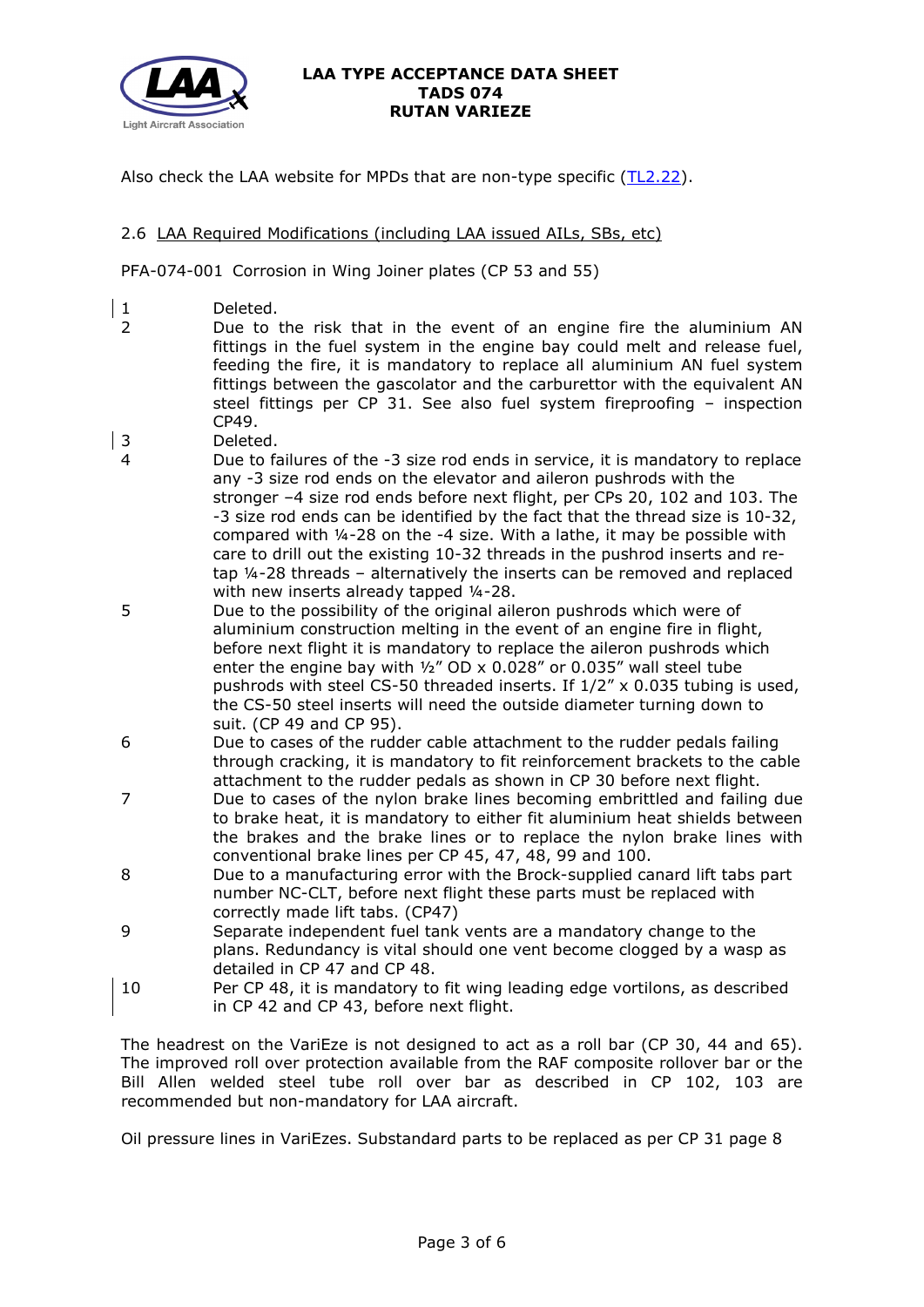

Brake calliper clearance to gear strut must be 1/16''. The calliper must not be able to touch the wheel pant or strut as this may cause an intermittent brake failure. The drawing has been updated from Section I page 9-1 as per CP 30

## 2.7 Additional engine operating limitations to be placarded or shown by instrument markings

Notes:

- Refer to the engine manufacturer's latest documentation for the definitive parameter values and recommended instruments.
- Where an instrument is not fitted, the limit need not be displayed.

## 2.8 Control surface deflections

Elevators/Ailerons/Airbrake

| Ailerons  | $1.9'' \pm 0.3''$ between aileron outboard trailing edge to wing trailing edge.               |  |  |
|-----------|-----------------------------------------------------------------------------------------------|--|--|
| Elevators | Trailing edge up 20° and trailing edge down 22° max.                                          |  |  |
| Rudder    | 2.0" max between rudder tip trailing edge and winglet trailing edge.<br>(independent rudders) |  |  |

## 2.9 Operating Limitations and Placards

(Note that the wording on an individual aircraft's Operating Limitations document takes precedence, if different.)

- 1. Maximum number of occupants authorised to be carried: 2
- 2. The aircraft must be operated in compliance with the following operating limitations, which shall be displayed in the cockpit by means of placards or instrument markings:
	- 2.1 Aerobatic Limitations Aerobatic manoeuvres are prohibited. Intentional spinning is prohibited.
	- 2.2 Loading Limitations Maximum Total Weight Authorised: 1050 lbs CG Range: 142" span canard: 96.2'' to 102.2'' aft of the datum. 150" span canard: 95.0'' to 101.0'' aft of the datum. Datum Point is: 18.6'' forward of the leading edge of the canard.
	- 2.3 Engine Limitations for (Continental O-200) Maximum Engine RPM: 2750.
	- 2.4 Airspeed Limitations Maximum Indicated Airspeed ( $V_{NE}$ ): 190 knots Max Indicated Airspeed Airbrake Extended: 90 knots Maximum Indicated Gear Actuation Airspeed: 152 knots Maximum Manoeuvring Speed (Va): 120 knots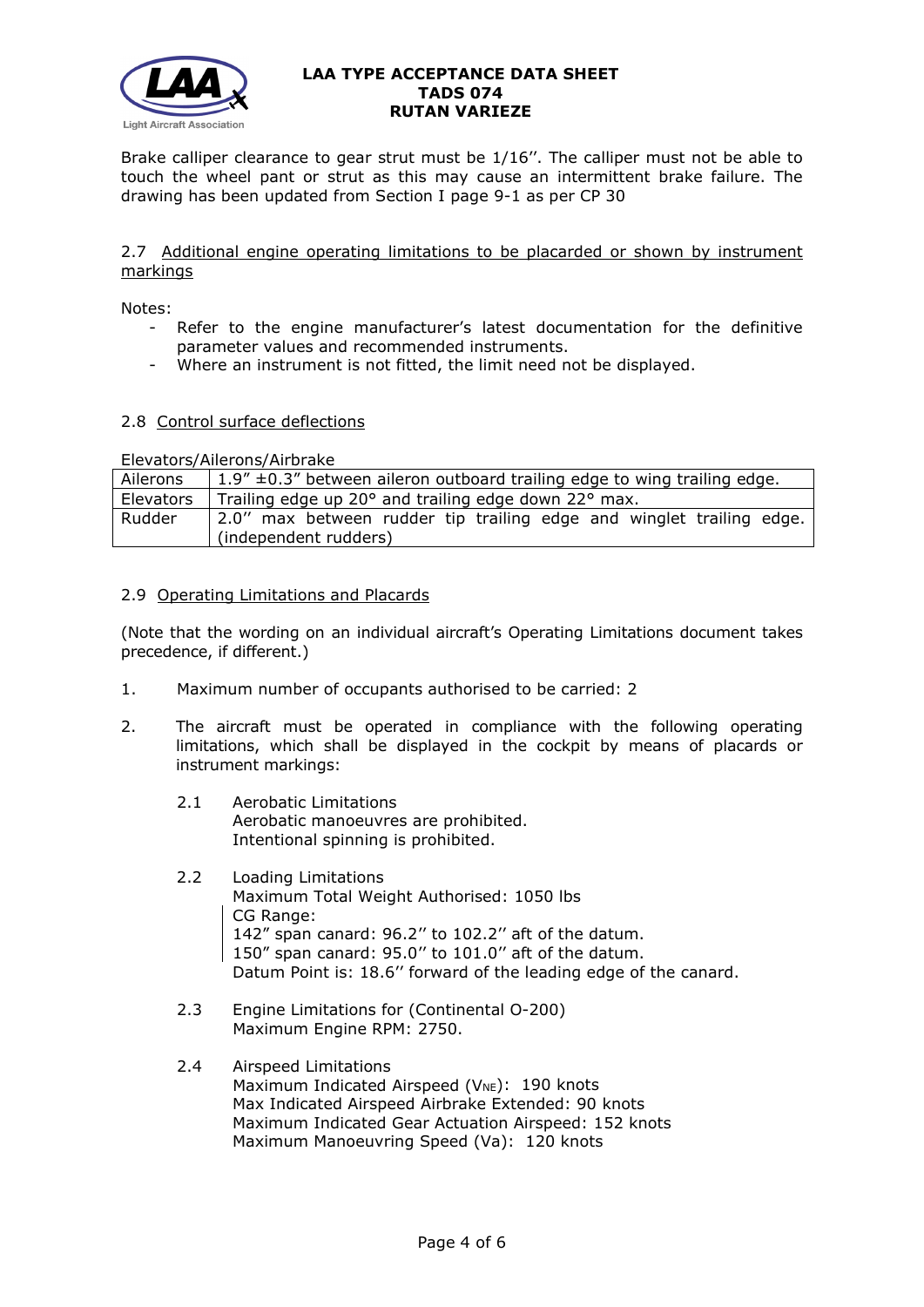

2.5 Other Limitations The aircraft shall be flown by day and under Visual Flight Rules only. Smoking in the aircraft is prohibited. Maximum normal acceleration not to exceed +2.5g or -1.5g.

Additional Placards:

"Occupant Warning - This Aircraft has not been Certificated to an International Requirement"

A fireproof identification plate must be fitted to fuselage, engraved or stamped with aircraft's registration letters.

## 2.10 Maximum permitted empty weight

Not applicable.

## **Section 3 – Advice to owners, operators and inspectors**

#### 3.1 Maintenance Manual

Rutan Aircraft Factory supplied a manual titled 'VariEze Owner's Manual' which includes maintenance instructions and a maintenance schedule.

## 3.2 Manufacturer's/Standard Options

There are no standard options for the type.

#### 3.3 Manufacturer's Information (including Service Bulletins, Service Letters, etc)

As the aircraft is a USA homebuilt type no official service bulletins were issued, however builders were mandated by Rutan Aircraft Factory to subscribe to the *Canard Pusher* magazine which is considered to be equivalent to Service Bulletins and Service Letters.

## 3.4 Special Inspection Points

Airbrake should close with 40 lbs applied aft at lower edge when extended.

Canard Pusher contains a range of accident reports and operational notes on Rutan canard aircraft.

Also see TADS 074A Rutan Long-EZ for special inspection points.

#### 3.5 Operational Issues

Canard Pusher contains a range of accident reports and operational notes on Rutan canard aircraft.